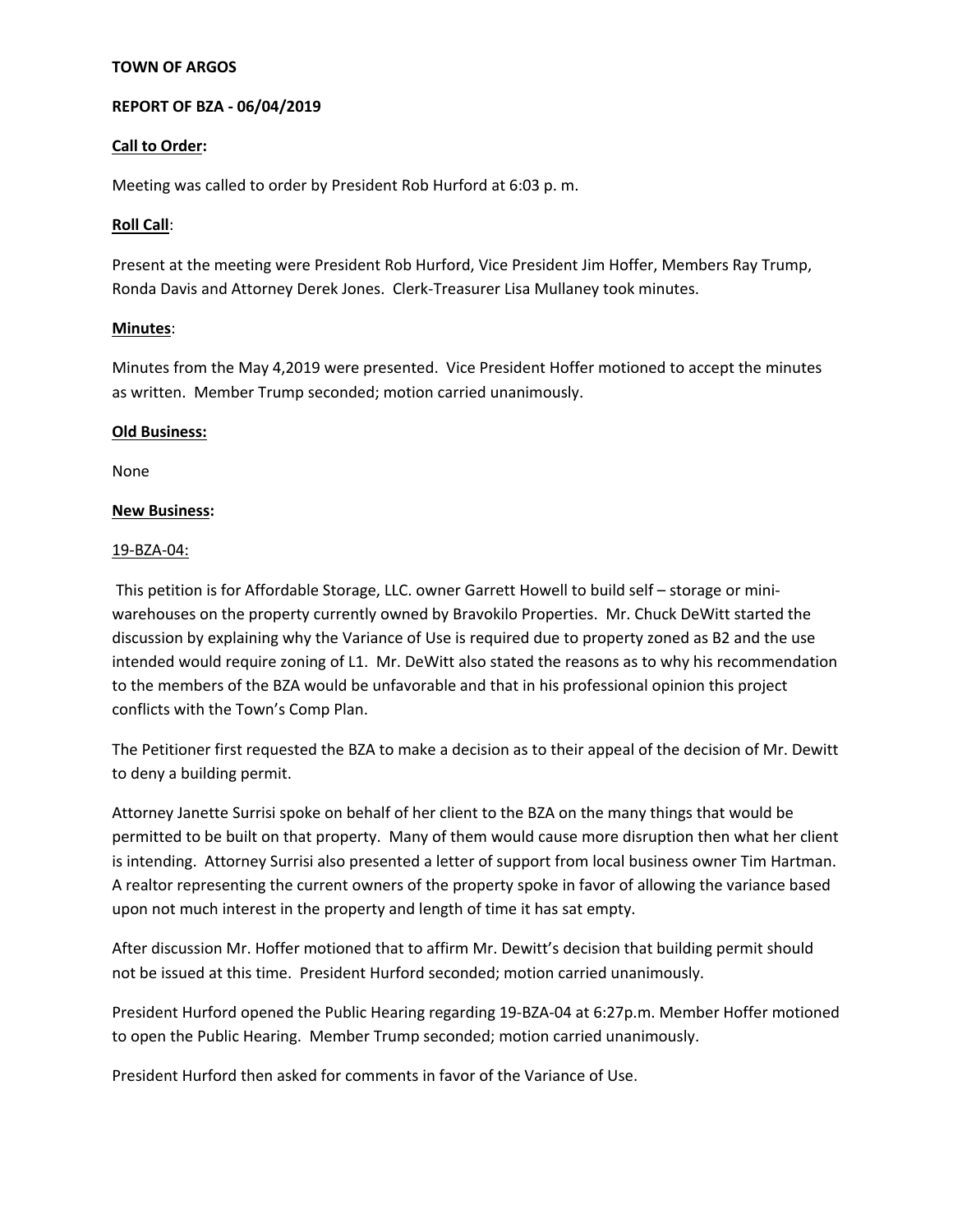Attorney Janette Surrisi listed several reasons why the BZA should grant the variance.

- A letter of support from respected local business owner Tim Hartman
- This would not be injurious to the community
- Environmentally safe
- Will add revenue to tax base
- Will clean up on otherwise overgrown property
- Will provide affordable storage options for residents
- Owner is a proven responsive and reliable owner
- Traffic will be minimal

President Hurford then asked for comments from anyone opposed to the variance.

Mr. Chuck DeWitt read a letter of opposition from resident Phillip Lewellan.

Resident Freida Conn of 643 W. Walnut St stated she was against variance for the reasons of sound and trash.

Resident George Null of 427 Railroad St. stated he was against variance due to sight line of when you enter Argos and that the business will bring no jobs to the town and therefore does not really benefit community.

Resident Paul Striver of 450 Woodland Train asked MR. Howell what type of lighting would be used due to it being close to a residential area. Mr. Howell stated he normally used one light every 30'and downlighting only. He would be willing to look at new lighting options if necessary.

Member Hoffer then motioned to close the public hearing. Member Trump seconded. Public hearing was closed at 6:44 p.m.

President Hurford then proceeded to ask the five questions for Variance of Use:

- 1. The approval will not be injurious to the public health, safety, morals and general welfare of the community. All members stated yes
- 2. The use and value of the area adjacent to the property included in the variance will not be affected in a substantially adverse manner. All members stated yes
- 3. The need for the variance arises from some condition peculiar to the property involved. Four members no with Member Hoffer stating yes
- 4. The strict application of the terms of the zoning ordinance will constitute an unnecessary hardship if applied to the property for which the variance is sought. All members stated no

5. The approval doesn't interfere substantially with the comprehensive plan. All members stated no President Hurford then explained to Mr. Howell that any "no" and the variance would be denied. President Hurford then asked Mr. Howell if he would like to proceed with his request. Mr. Howell stated he would like to proceed.

Member Hoffer motioned to go forward with the decision. Member Trump seconded; motion carried unanimously.